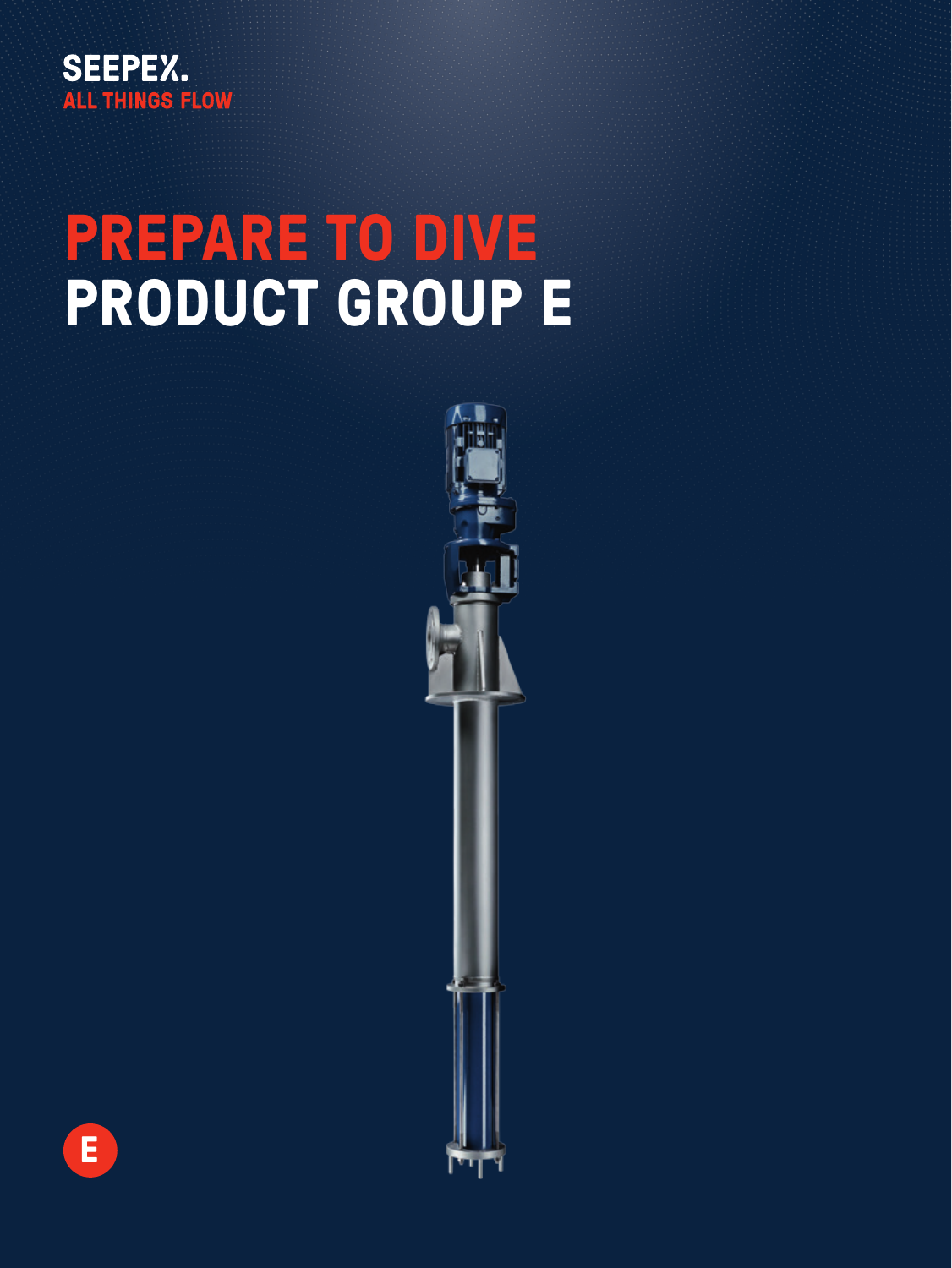# FOR EMPTYING POWER. **BE RANGE VARIATIONS**

SEEPEX semi-submersible pumps drain containers, pits, basins and barrels. They convey abrasive or corrosive products with thin to high viscosities. Individually configured and designed for each specific application, they are easy to maintain and have low operating costs. Our semi-submersible pumps are a cost-effective alternative to other pump systems where the NPSHa and/or footprint are restricted.

#### **PRESSURE CASING**

With connections for gauges and the mounting plate for mounting the pump. Flanges in DIN or ANSI. Length according to customer requirements.

### **LANTERN**

For connecting the pump and drive.

### **UNIVERSAL JOINT SLEEVE WITH HOLDING BANDS**

Protects the grease-filled joints from penetration of the liquid, even in cases of maximum pressure loading. Streamlined design to reduce turbulence. **TIE BOLTS/SCREWS**

Corrosion proof, available in stainless steel.

#### **ROTOR**

Wear and corrosion resistant materials, with optional hard coating.

#### **COUPLING ROD**

For power transmission. Improved design reduces internal velocities and shear.

#### **INTERMEDIATE HOUSING**

For quick replacement of rotor when submersible depths exceed 3 m (10 ft.).

#### **UNIVERSAL JOINT**

Consisting of just five components. Power transmission through wear resistant, hardened and replaceable joint parts: easily repaired.

#### **STATOR**

The seal on both ends is molded as an integral part of the elastomer; the pumped liquid never comes into contact with the bonding adhesive.

#### **PLUG-IN SHAFT**

Connects the drive shaft to the joint and allows easy removal of the rotating parts from the bearings and drive.

#### **DRIVE**

Gearmotors, variable speed drives or hydraulic motors from all major manufacturers, directly flanged to the pump without additional couplings or guards.

#### **PLUG-IN SHAFT CONNECTION**

The plug-in shaft pin secures the shaft to the drive and the splash ring protects the bearings from contamination.



SEEPEX semi-submersible pumps of the BE range, available with crane suspension, wall mounting or a circular mounting plate with pressure branch above or below are suited for draining clarifiers, sumps, tanks, pits and containers of all types. Using gastight circular mounting plates, the pumps can be installed in closed systems to comply with strict environmental regulations. Fully submersible pumps are available upon request.

#### **SHAFT SEALING**

Single-acting, unbalanced mechanical seal, with quench and supply tank to protect the seal faces against dry running. Other seals are available.